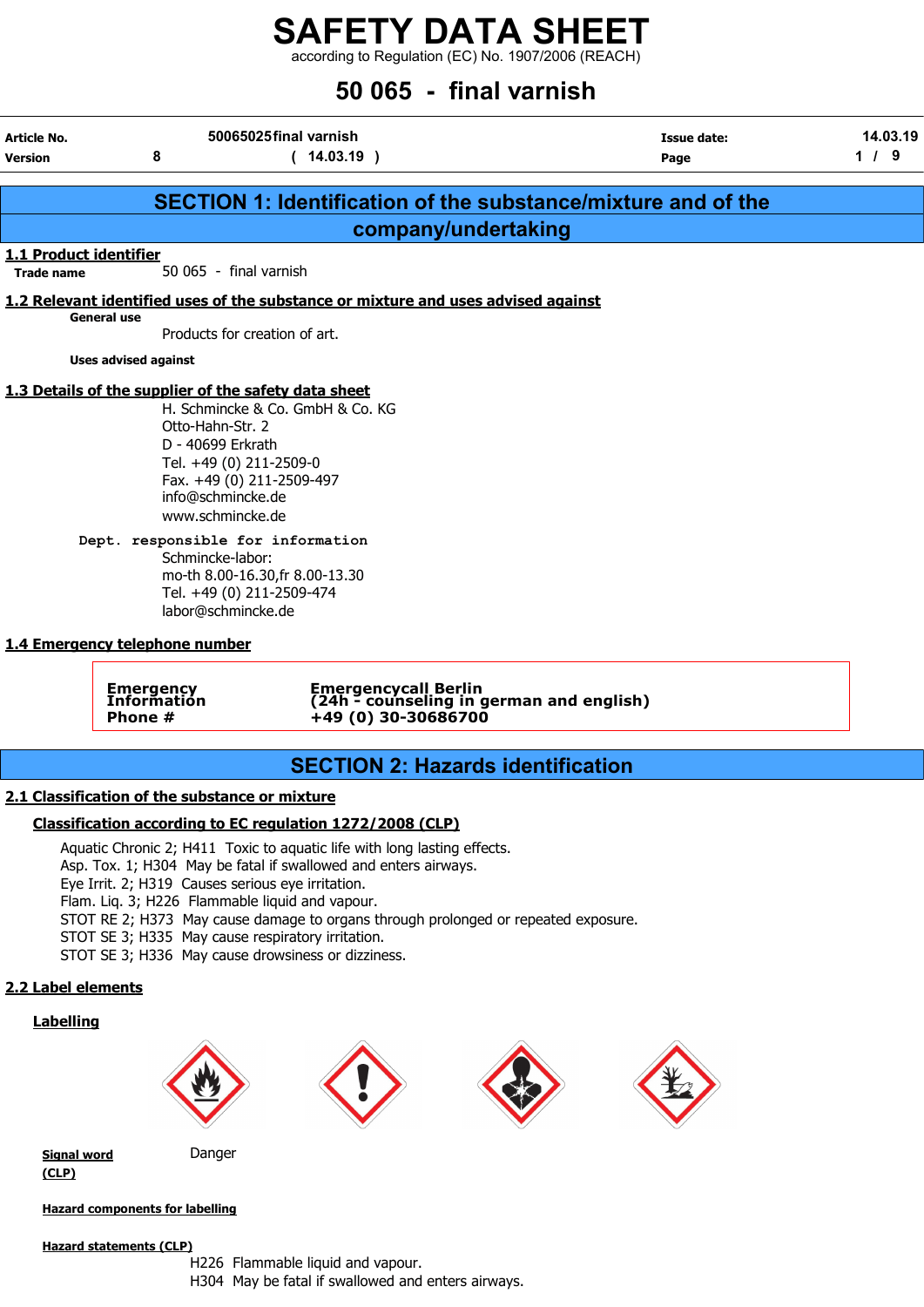according to Regulation (EC) No. 1907/2006 (REACH)

# 50 065 - final varnish

| Article No.<br><b>Version</b> | 8        | 50065025final varnish<br>$14.03.19$ )                                                                                                                                                                                                                                                                                                                                                                                                                                                                                                                                                                                                  | <b>Issue date:</b><br>Page | 14.03.19<br>2/9 |
|-------------------------------|----------|----------------------------------------------------------------------------------------------------------------------------------------------------------------------------------------------------------------------------------------------------------------------------------------------------------------------------------------------------------------------------------------------------------------------------------------------------------------------------------------------------------------------------------------------------------------------------------------------------------------------------------------|----------------------------|-----------------|
|                               |          | H319 Causes serious eye irritation.<br>H335 May cause respiratory irritation.<br>H336 May cause drowsiness or dizziness.<br>H373 May cause damage to organs through prolonged or repeated exposure.<br>H411 Toxic to aquatic life with long lasting effects.                                                                                                                                                                                                                                                                                                                                                                           |                            |                 |
| Safety precautions (CLP)      | smoking. | P102 Keep out of reach of children.<br>P210 Keep away from heat, hot surfaces, sparks, open flames and other ignition sources. No<br>P260 Do not breathe vapours.<br>P273 Avoid release to the environment.<br>P301+P310 IF SWALLOWED: Immediately call a POISON CENTER/doctor/<br>P301+P330+P331 IF SWALLOWED: rinse mouth. Do NOT induce vomiting.<br>P303+P361+P353 IF ON SKIN (or hair): Take off immediately all contaminated clothing. Rinse<br>skin with water/or shower.<br>P305+P351+P338 IF IN EYES: Rinse cautiously with water for several minutes. Remove contact<br>lenses, if present and easy to do. Continue rinsing. |                            |                 |
| 2.3 Other hazards             |          | Repeated exposure may cause skin dryness or cracking. (EUH066)                                                                                                                                                                                                                                                                                                                                                                                                                                                                                                                                                                         |                            |                 |

# SECTION 3: Composition / information on ingredients

# 3.1 Substances

Chemical characterisation White spirit Alcohols acrylic resin aldehyde resin Stand oil CAS-Number EINECS / ELINCS / NLP EU index number Customs tariff number REACH registration No. RTECS-no. Hazchem-Code CI-Number

# 3.2 Mixtures

# Substance 1 and 2 Substance 2 and 3 Substance 2 and 3 Substance 2 and 3 Substance 2 and 3 Substance 2 and 3 Substance 2

solvent naphtha (petroleum), light, aromatic: 50 - 70 % naphtha (petroleum), hydrodesulphurized heavy: 2,5 - <5,0% CAS: 64742-95-6 CAS: 64742-82-1 REACH: 01-2119455851-35<br>Aquatic Chronic 2; H411 / Asp. Tox. 1; H304 / Flam. Liq. Aquatic Chronic 2; H411 / Asp. 1 3; H226 / STOT SE 3; H335 / STOT SE 3; H336 / EUH066 3; H226 / STOT RE 1; H372 / STOT SE 3; H336 / EUH066

Substance 3

butan-1-ol: 2,5 - <5,0% CAS: 71-36-3 REACH: 01-2119484630-38-xxxx Acute Tox. 4; H302 / Acute Tox. 4; H332 / Eye Dam. 1; H318 / Flam. Liq. 3; H226 / STOT SE 3; H335 / STOT SE 3; H336 / Skin Irrit. 2; H315

Aquatic Chronic 2; H411 / Asp. Tox. 1; H304 / Flam. Liq.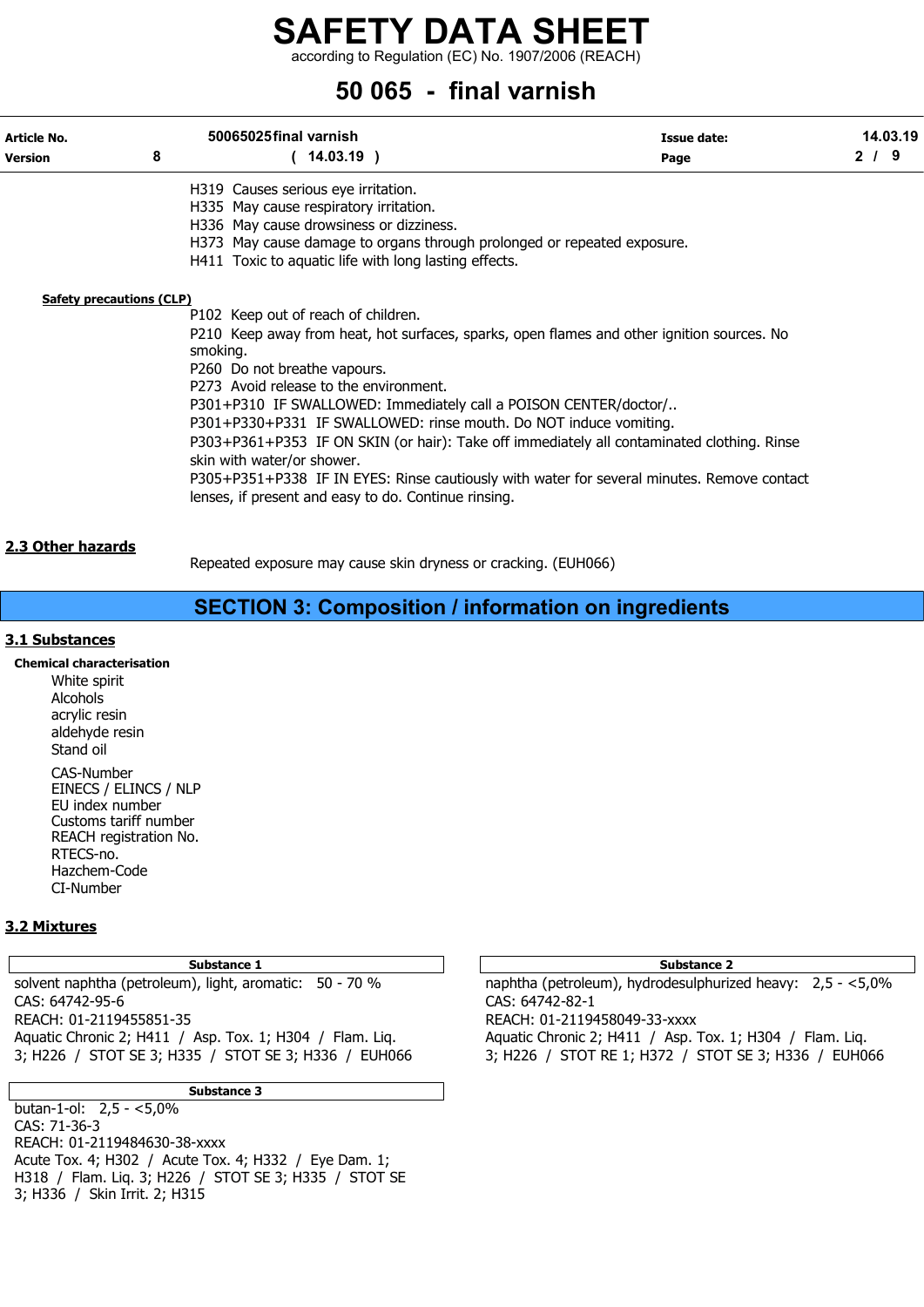according to Regulation (EC) No. 1907/2006 (REACH)

# 50 065 - final varnish

| Article No. | 50065025final varnish | Issue date: | 14.03.19 |  |  |
|-------------|-----------------------|-------------|----------|--|--|
| Version     | 14.03.19              | Page        |          |  |  |

Additional information

Possible in traces: lavender oil

# SECTION 4: First aid measures

# 4.1 Description of first aid measures

### General information

If you feel unwell, seek medical advice (show the label where possible).

## In case of inhalation

Provide fresh air. Seek medical attention if problems persist.

### In case of skin contact

Remove residues with soap and water. In case of skin irritation, consult a physician.

### After eye contact

If product gets into the eye, keep eyelid open and rinse immediately with large quantities of water, for at least 10 -

15 minutes. Seek medical attention if irritation persists.

### After swallowing

Rinse mouth with water. Do NOT induce vomiting. Immediately get medical attention.

# 4.2 Most important symptoms and effects, both acute and delayed

# 4.3 Indication of any immediate medical attention and special treatment needed

Caution if victim vomits: Risk of aspiration!

# SECTION 5: Firefighting measures

# 5.1 Extinguishing media

# Suitable extinguishing media

Co-ordinate fire-fighting measures to the fire surroundings.

# Extinguishing media which must not be used for safety reasons

strong water jet

# 5.2 Special hazards arising from the substance or mixture

In case of fire may be liberated: Carbon monoxide and carbon dioxide

# 5.3 Advice for firefighters

# Special protective equipment for firefighters

Use appropriate respiratory protection.

# Additional information

# SECTION 6: Accidental release measures

# 6.1 Personal precautions, protective equipment and emergency procedures

Avoid contact with skin, eyes, and clothing.

# 6.2 environmental precautions

Discharge into the environment must be avoided.

# 6.3 Methods and material for containment and cleaning up

# Methods for cleaning up

Collect spilled material using paper towels and dispose.

# Additional information

# 6.4 Reference to other sections

Dispose of waste according to applicable legislation.

SECTION 7: Handling and storage

# 7.1 Precautions for safe handling

Advices on safe handling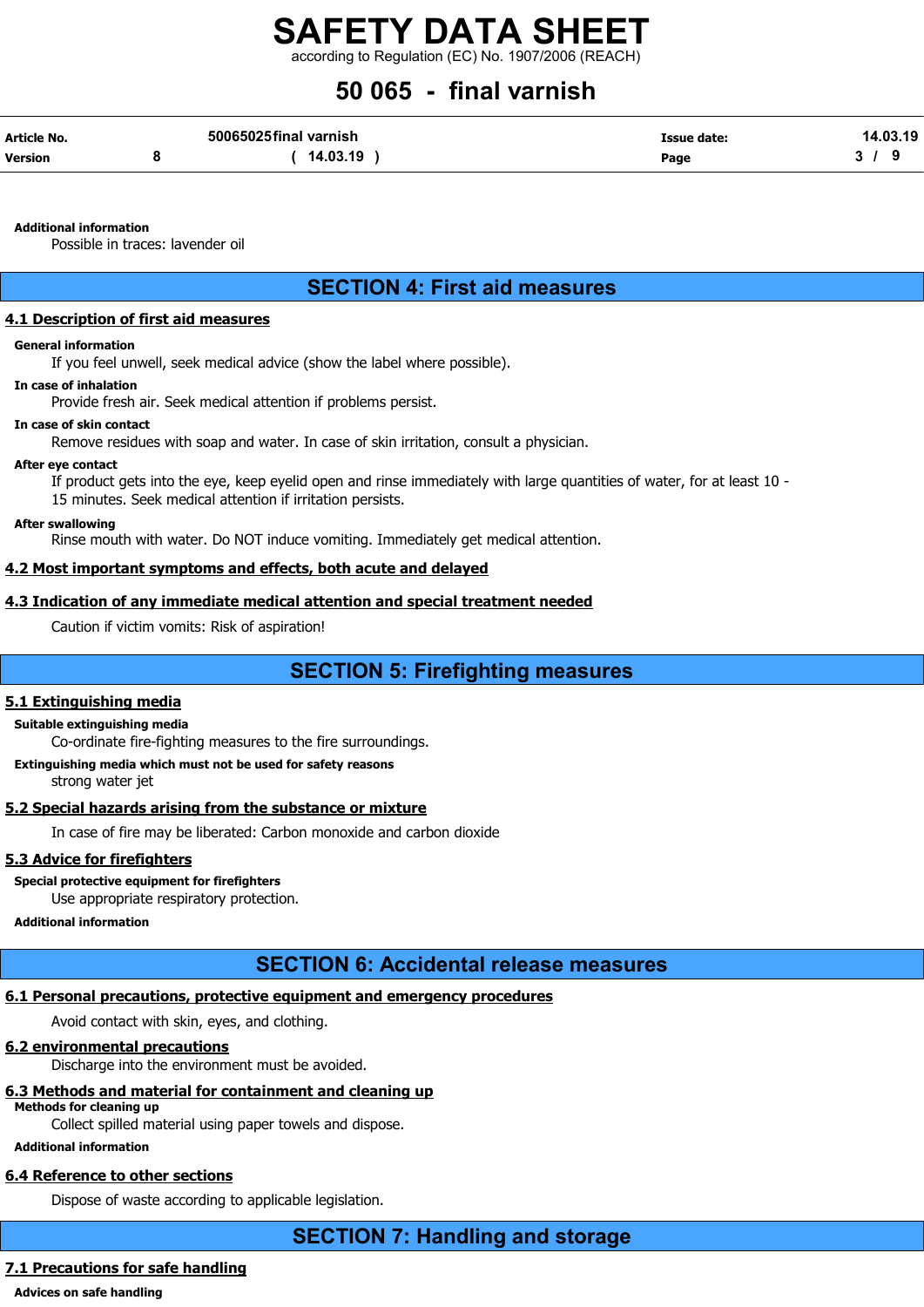according to Regulation (EC) No. 1907/2006 (REACH)

# 50 065 - final varnish

| Article No.    | 50065025final varnish | Issue date: | 14.03.19 |  |
|----------------|-----------------------|-------------|----------|--|
| <b>Version</b> | 14.03.19              | Page        |          |  |

Handle in accordance with good industrial hygiene and safety practice.

Precautions against fire and explosion

No special measures are required.

# 7.2 Conditions for safe storage, including any incompatibilities

Requirements for storerooms and containers

Hints on joint storage Storage class

Further details

Protect from frost and exposure to sun.

# 7.3 Specific end use(s)

# SECTION 8: Exposure controls/personal protection

# 8.1 Control parameters

| 64742-95-6 |         | solvent naphtha (petroleum), light, aromatic  |  |            |  |  |  |  |  |
|------------|---------|-----------------------------------------------|--|------------|--|--|--|--|--|
|            | DEU WEL | $50,000$   mg/dm <sup>3</sup>                 |  | 2(II); AGS |  |  |  |  |  |
| 64742-82-1 |         | naphtha (petroleum), hydrodesulphurized heavy |  |            |  |  |  |  |  |

|           | DEU WEL    | $150,000$ mg/m <sup>3</sup> | -              |
|-----------|------------|-----------------------------|----------------|
| $71-36-3$ | butan-1-ol |                             |                |
|           | DEU WEL    | $100,000$ $mL/m^3$          | $1(I);$ DFG, Y |
|           | DEU   WEL  | $310,000$ mg/m <sup>3</sup> | $1(I);$ DFG, Y |

# 8.2 Exposure controls

# Occupational exposure controls

### Respiratory protection

With correct and proper use, and under normal conditions, breathing protection is not required. Respiratory protection must be worn whenever the WEL levels have been exceeded. Combination filtering device (EN 14387) Use filter type A (= against vapours of organic substances)

### Hand protection

Qualified materials: Nitrile rubber

Layer thickness  $> 0.35$  mm

Breakthrough time > 480 min

Ultranitril 492 - MAPA GmbH, Industriestraße 21- 25, D-27404 Zeven, Internet: www.mapa-pro.de

All information was derived in accordance with EU directive 89/686/EWG and the resultant EN 374 in cooperation with MAPA GmbH. This recommendation applies exclusively to the product and use named in Section 1. In the event of commingling or deviating conditions, contact the suppliers of CE-approved gloves. This information is abased on our current state of knowledge and describes the security standards applicable to our product for the purpose provided.

Eye protection

**Goggles** 

Body protection

Wear suitable protective clothing. Wash contaminated clothing prior to re-use.

# General protection and hygiene measures

Handle in accordance with good industrial hygiene and safety practice. Wash hands thoroughly after handling.

# SECTION 9: Physical and chemical properties

# 9.1 information on basic physical and chemical properties

| Form         | liauid            |
|--------------|-------------------|
| Colour       | colourless, clear |
| <b>Odour</b> | white spirit      |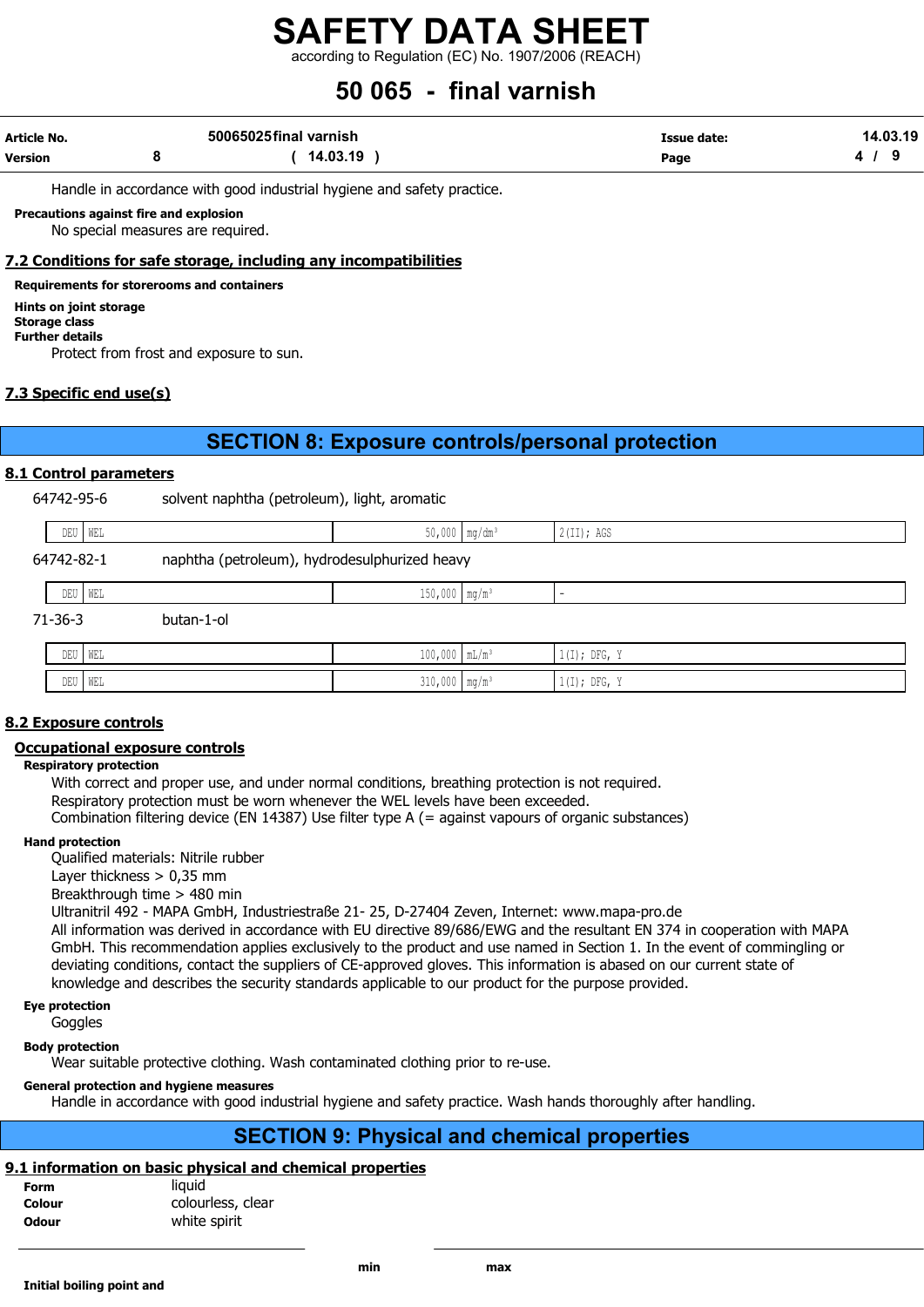according to Regulation (EC) No. 1907/2006 (REACH)

# 50 065 - final varnish

| Article No.                         |                                        | 50065025final varnish     |                           | <b>Issue date:</b> | 14.03.19 |
|-------------------------------------|----------------------------------------|---------------------------|---------------------------|--------------------|----------|
| <b>Version</b>                      | 8                                      | $14.03.19$ )              |                           | Page               | 5/9      |
| boiling range                       |                                        |                           |                           |                    |          |
| <b>Melting point/freezing point</b> |                                        |                           |                           |                    |          |
| Flash point/flash point range       |                                        | 40 °C                     | 45 °C                     |                    |          |
| <b>Flammability</b>                 |                                        |                           |                           |                    |          |
| <b>Ignition temperature</b>         |                                        |                           |                           |                    |          |
| <b>Auto-ignition temperature</b>    |                                        |                           |                           |                    |          |
| <b>Explosion limits</b>             |                                        |                           |                           |                    |          |
| <b>Refraction index</b>             |                                        |                           |                           |                    |          |
| <b>PH</b> value                     |                                        |                           |                           |                    |          |
| <b>Viscosity</b>                    |                                        |                           |                           |                    |          |
| <b>Viscosity</b>                    |                                        | $8 \text{ mm}^2/\text{s}$ | $9 \text{ mm}^2/\text{s}$ | 40 °C              |          |
| Vapour pressure                     |                                        |                           |                           |                    |          |
| <b>Density</b>                      |                                        |                           | $0,89$ g/ml               | 20 °C              |          |
|                                     | Partition coefficient: n-octanol/water |                           |                           |                    |          |

Danger of explosion

# 9.2 Other information

# SECTION 10: Stability and reactivity

# 10.1 Reactivity

Product is stable under normal storage conditions.

# 10.2 Chemical stability

# 10.3 Possibility of hazardous reactions

# 10.4 Conditions to avoid

Protect from frost and exposure to sun.

# 10.5 Incompatible materials

strong oxidizing agents

# 10.6 Hazardous decomposition products

Hazardous vapours may form during fires.

# SECTION 11: Toxicological information

# 11.1 Information on toxicological effects

Toxicological tests

64742-95-6 solvent naphtha (petroleum), light, aromatic

| oral       | LD50                            | $D = 4$<br>Kat | 2000,00000 | mg/kg |      |
|------------|---------------------------------|----------------|------------|-------|------|
| inhalative | $T \cap E \cap$<br><b>TICON</b> | De la<br>Kat   | 10,20000   | mq/L  | (4h) |
| dermal     | LD50                            | $\sim$<br>Kat  | 2000,00000 | mg/kg |      |

# Toxicological tests

64742-82-1 naphtha (petroleum), hydrodesulphurized heavy

| oral       | LD50                            | Rat | 2000,00000 | mg/kg                             |      |
|------------|---------------------------------|-----|------------|-----------------------------------|------|
| inhalative | $T \cap E \cap$<br><b>JACON</b> | Kdl | 13,10000   | mq/L                              | (4h) |
| dermal     | LD50                            | Rat | 2000,00000 | $\overline{\phantom{a}}$<br>mg/kg |      |

# Toxicological tests

71-36-3 butan-1-ol

| oral       | LD50 | $D - 4$<br>Kat | 1000,00000 | mg/kg |      |
|------------|------|----------------|------------|-------|------|
| inhalative | LC50 | Des.<br>Kat    | 17,76000   | mq/L  | (4h) |
| dermal     | LD50 | Rabbit         | 2000,00000 | mg/kg |      |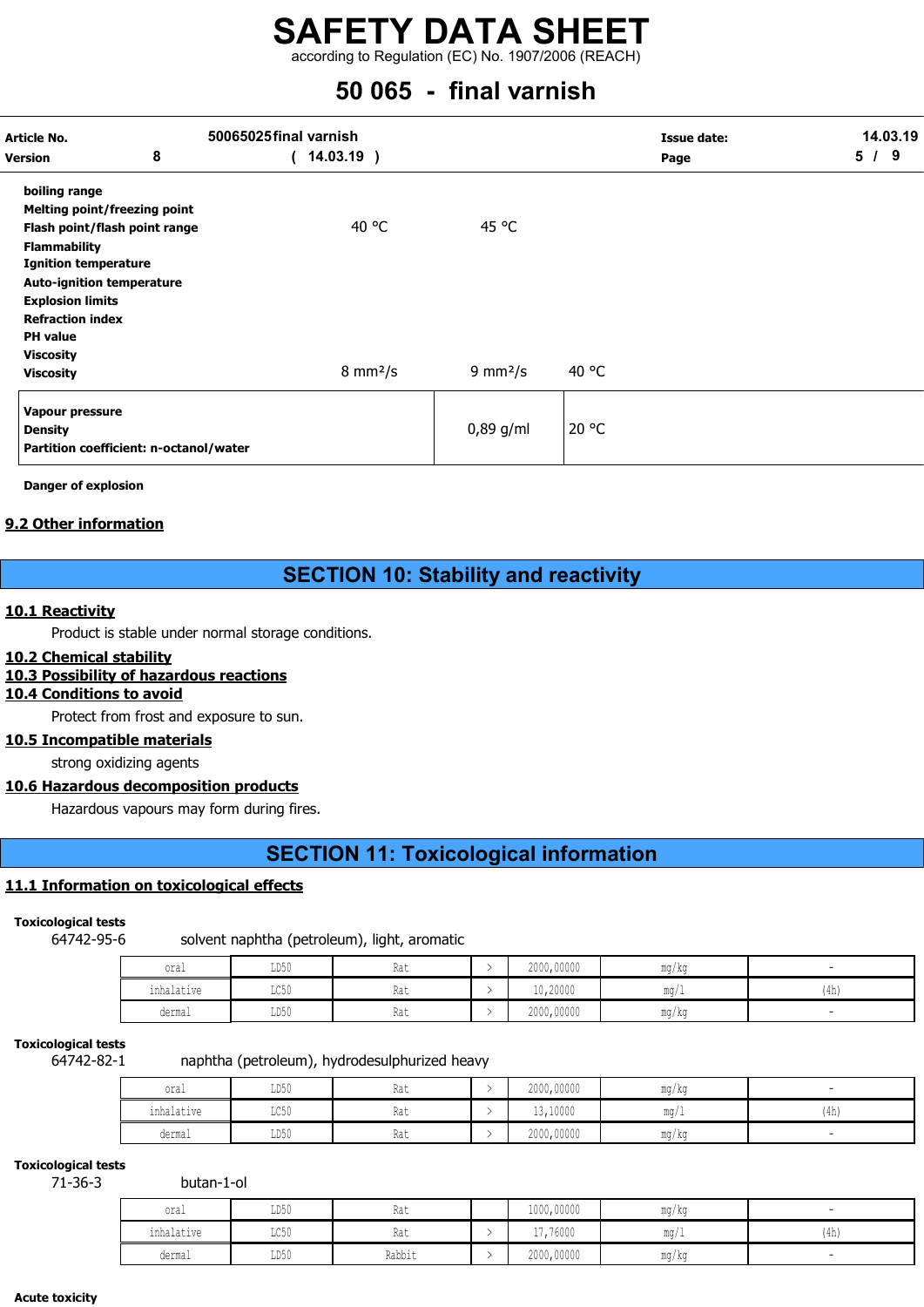according to Regulation (EC) No. 1907/2006 (REACH)

# 50 065 - final varnish

| Article No.    | 50065025final varnish | Issue date: | 14.03.19 |  |
|----------------|-----------------------|-------------|----------|--|
| <b>Version</b> | 14.03.19              | Page        |          |  |
|                |                       |             |          |  |

No data available In case of inhalation No data available After swallowing No data available In case of skin contact No data available After eye contact

No data available

## Practical experience

## General remarks

# SECTION 12: Ecological information

# 12.1 Toxicity

#### Ecotoxicological effects

# 64742-95-6 solvent naphtha (petroleum), light, aromatic

| LC50 | fish                        | 10,00000 | mq/L                 |       |
|------|-----------------------------|----------|----------------------|-------|
| LC50 | Algae                       | 10,00000 | $m \alpha$<br>IIIU/L | -     |
| EC50 | (Big water<br>Daphnia magna | 3,20000  | mq/L                 | (48h) |

#### Ecotoxicological effects

64742-82-1 naphtha (petroleum), hydrodesulphurized heavy

| TOE0<br>エレマカ            | $-1$<br>tısh | 10,00000 | $m \alpha$<br>-111.V |  |
|-------------------------|--------------|----------|----------------------|--|
| $P \cap E \cap$<br>LUJU | Alqae        | 10,00000 | $m \sim$<br>HUM/L    |  |

#### Ecotoxicological effects

71-36-3 butan-1-ol

| $m \wedge n$<br>$'$ 1 $'$<br>ロマンロ | ' Daphnia magna<br>water<br>(B10 | 1.222<br>0.0000<br>1328,00000 | $m \sim$<br>$11147 +$ | (48h)                  |
|-----------------------------------|----------------------------------|-------------------------------|-----------------------|------------------------|
| TOE A<br>エレマク・                    | Algae                            | 500,00000                     | $m \sim$<br>11147.    | $172h_1$<br>، د ۲۰۰۱ د |

### Aquatic toxicity

No data available Water Hazard Class 2 WGK catalog number General information

### 12.2 Persistence and degradability

Further details Product is partially biodegradable. Oxygen demand

### 12.3 Bioaccumulative potential

Bioconcentration factor (BCF) Partition coefficient: n-octanol/water

12.4 Mobility in soil No data available

## 12.5 Results of PBT and vPvB assessment

No data available

# 12.6 Other adverse effects

General information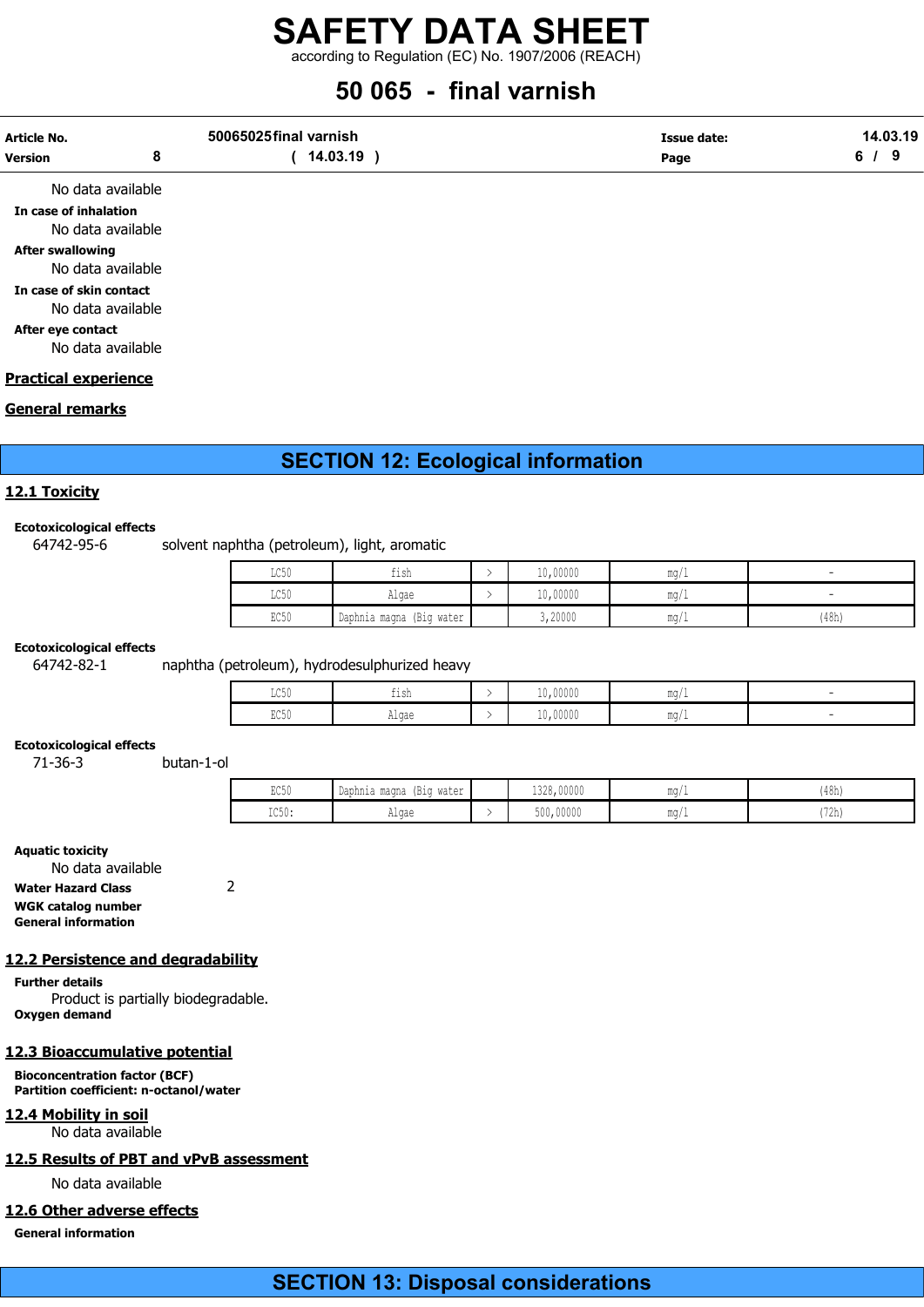according to Regulation (EC) No. 1907/2006 (REACH)

# 50 065 - final varnish

| Article No. | 50065025final varnish | Issue date: | 14.03.19 |
|-------------|-----------------------|-------------|----------|
| Version     | 14.03.19              | Page        |          |

### 13.1 Waste treatment methods

**Product** 

Waste key number

080111 Waste paint and varnish containing organic solvents or other dangerous substances

Recommendation

Send to a hazardous waste incinerator facility under observation of official regulations.

### Contaminated packaging

Waste key number Recommendation

Non-contaminated packages may be recycled. Handle contaminated packages in the same way as the substance itself.

## Additional information

SECTION 14: Transport information

## 14.1 UN number

1263

### 14.2 UN proper shipping name

| ADR, ADN   | Paint related material |
|------------|------------------------|
| IMDG, IATA | PAINT RELATED MATERIAL |

## 14.3 Transport hazard class(es)

| ADR, ADN | 3 |
|----------|---|
| IMDG     | 3 |
| IATA     | 3 |

# 14.4 Packing group

III

# 14.5 Environmental hazards

| <b>Marine Pollutant - IMDG</b> | Yes |
|--------------------------------|-----|
| <b>Marine Pollutant - ADN</b>  | Yes |

# 14.6 Special precautions for user

| <b>Land transport</b>                             |                            |
|---------------------------------------------------|----------------------------|
| <b>Code: ADR/RID</b>                              | F1                         |
| Kemmler-number                                    | 30                         |
| <b>Hazard label ADR</b>                           | 3                          |
| <b>Limited quantities</b>                         | 5L                         |
| <b>Contaminated packaging: Instructions</b>       | P001 - IBC03 - LP01 - R001 |
| <b>Contaminated packaging: Special provisions</b> | PP <sub>1</sub>            |
| Special provisions for packing together           | <b>MP19</b>                |
| <b>Portable tanks: Instructions</b>               | T <sub>2</sub>             |
| <b>Portable tanks: Special provisions</b>         | <b>TP1 - TP29</b>          |
| Tank coding                                       | LGBF                       |
| <b>Tunnel restriction</b>                         | D/E                        |
| <b>Remarks</b>                                    |                            |
| EQ                                                | E1                         |
| <b>Special provisions</b>                         | 163 - 367 - 650            |

# Inland waterway craft

Hazard label Limited quantities Transport permitted Equipment necessary Ventilation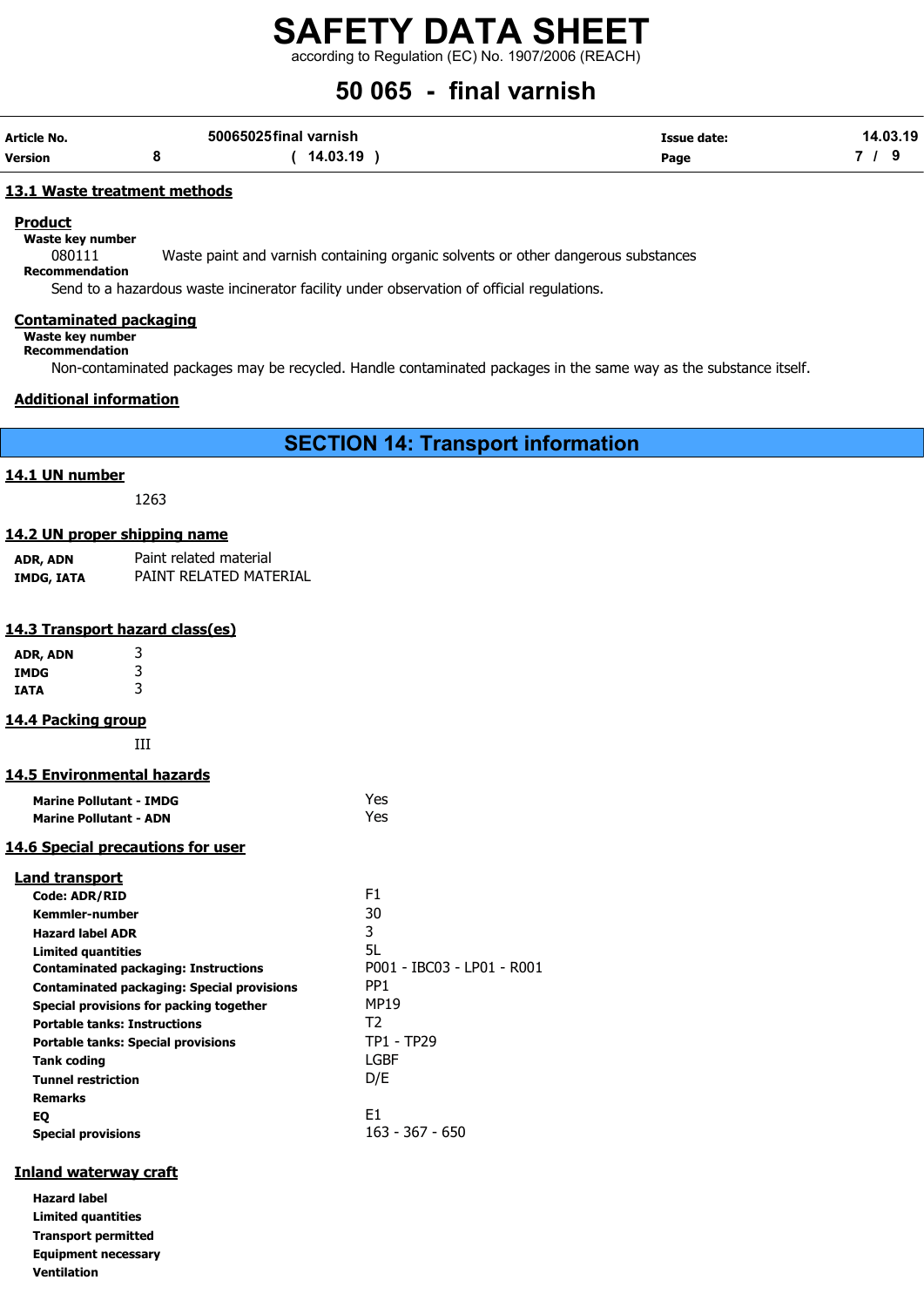according to Regulation (EC) No. 1907/2006 (REACH)

# 50 065 - final varnish

| <b>Article No.</b>           |                                                   | 50065025final varnish | <b>Issue date:</b> |     |  |
|------------------------------|---------------------------------------------------|-----------------------|--------------------|-----|--|
| <b>Version</b>               | 8                                                 | (14.03.19)            | Page               | 8/9 |  |
| <b>Remarks</b>               |                                                   |                       |                    |     |  |
| EQ                           |                                                   |                       |                    |     |  |
| <b>Special provisions</b>    |                                                   |                       |                    |     |  |
| Sea transport                |                                                   |                       |                    |     |  |
| <b>EmS</b>                   |                                                   | $F-E$ , S-E           |                    |     |  |
| <b>Special provisions</b>    |                                                   | 163 - 223 - 367 - 955 |                    |     |  |
| <b>Limited quantities</b>    |                                                   | 5L                    |                    |     |  |
|                              | <b>Contaminated packaging: Instructions</b>       | P001 - LP01           |                    |     |  |
|                              | <b>Contaminated packaging: Special provisions</b> | PP <sub>1</sub>       |                    |     |  |
| <b>IBC: Instructions</b>     |                                                   | IBC03                 |                    |     |  |
| <b>IBC: Provisions</b>       |                                                   | $\blacksquare$        |                    |     |  |
| <b>Tank instructions IMO</b> |                                                   |                       |                    |     |  |
| <b>Tank instructions UN</b>  |                                                   | T <sub>2</sub>        |                    |     |  |
|                              | <b>Tank instructions Special provisions</b>       | <b>TP1 - TP29</b>     |                    |     |  |
|                              | <b>Stowage and segregation</b>                    | category A            |                    |     |  |
|                              | <b>Properties and observations</b>                |                       |                    |     |  |
| <b>Remarks</b>               |                                                   |                       |                    |     |  |
| EQ                           |                                                   | E <sub>1</sub>        |                    |     |  |
| <b>Air transport</b>         |                                                   |                       |                    |     |  |
| <b>Hazard</b>                |                                                   | Flammable Liquid      |                    |     |  |
| Passenger                    |                                                   | 355 (60L)             |                    |     |  |
| Passenger LQ                 |                                                   | Y344 (10L)            |                    |     |  |
| Cargo                        |                                                   | 366 (220L)            |                    |     |  |
| <b>ERG</b>                   |                                                   | 3L                    |                    |     |  |
| <b>Remarks</b>               |                                                   |                       |                    |     |  |
| EQ                           |                                                   | E <sub>1</sub>        |                    |     |  |
| <b>Special Provisioning</b>  |                                                   | A192                  |                    |     |  |

# 14.7 Transport in bulk according to Annex II of MARPOL 73/78 and the IBC Code

No data available

# SECTION 15: Regulatory information

# 15.1 Safety, health and environmental regulations/legislation specific for the substance or mixture

# National regulations

### **Europe**

Contents of VOC [%] Contents of VOC  $[q/L]$ Further regulations, limitations and legal requirements

### **Germany**

Storage class Water Hazard Class 2 WGK catalog number Incident regulation Information on working limitations Further regulations, limitations and legal requirements

### Denmark

Further regulations, limitations and legal requirements

# **Hungary**

Further regulations, limitations and legal requirements